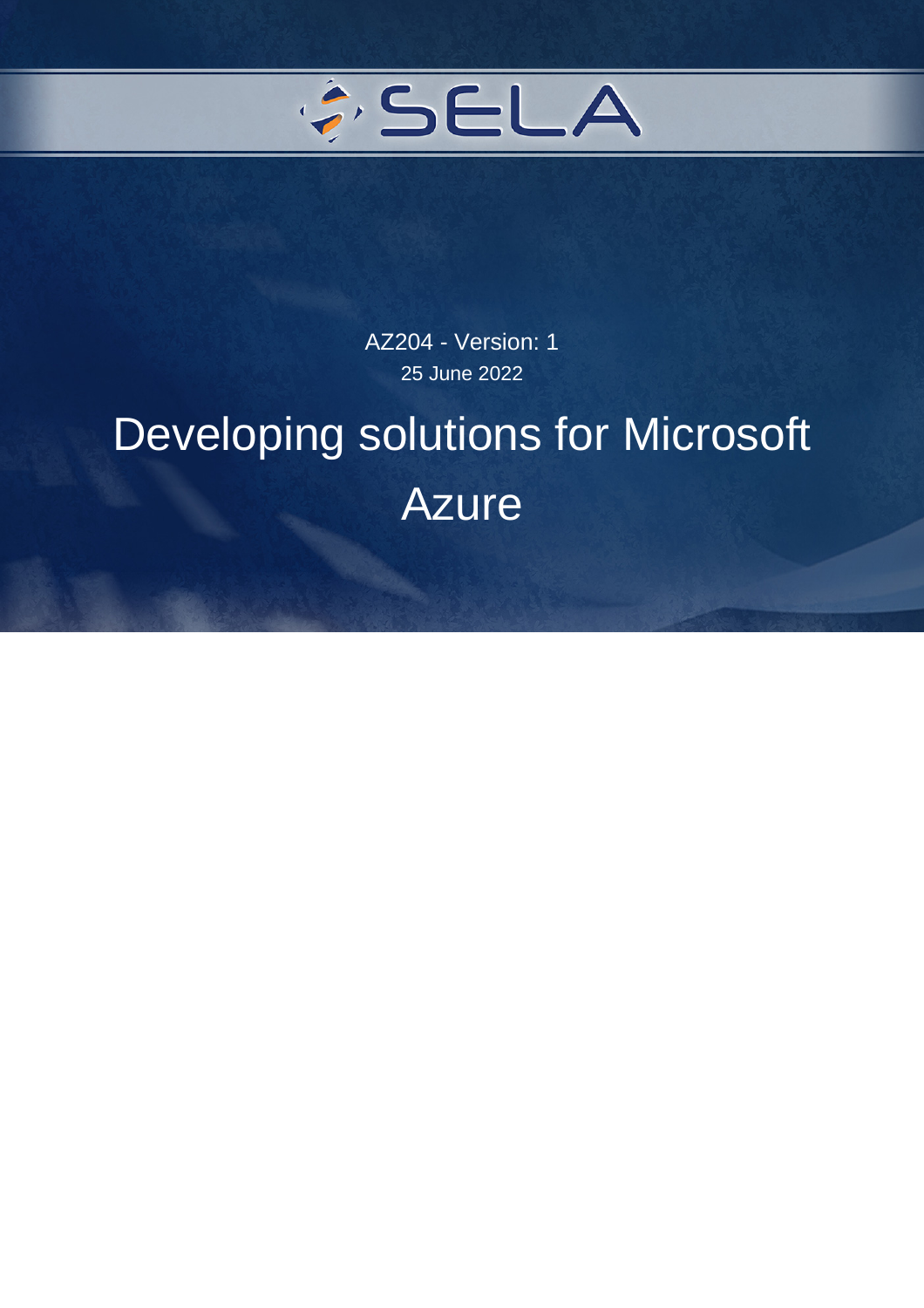

# Developing solutions for Microsoft **Azure**

AZ204 - Version: 1

# **4** 5 days Course

## Description: Ĩ

This course teaches developers how to create end-to-end solutions in Microsoft Azure. Students will learn how to implement Azure compute solutions, create Azure Functions, implement and manage web apps, develop solutions utilizing Azure storage, implement authentication and authorization, and secure their solutions by using KeyVault and Managed Identities. Students will also learn how to connect to and consume Azure services and third-party services, and include event- and message-based models in their solutions. The course also covers monitoring, troubleshooting, and optimizing Azure solutions.

## Intended audience: ľ

Students in this course are interested in Azure development or in passing the Microsoft Azure Developer Associate certification exam.

### Prerequisites: Ï

Students should have 1-2 years professional development experience and experience with Microsoft Azure. They must be able to program in an Azure Supported Language.

## Objectives: Ĭ

Topics: J.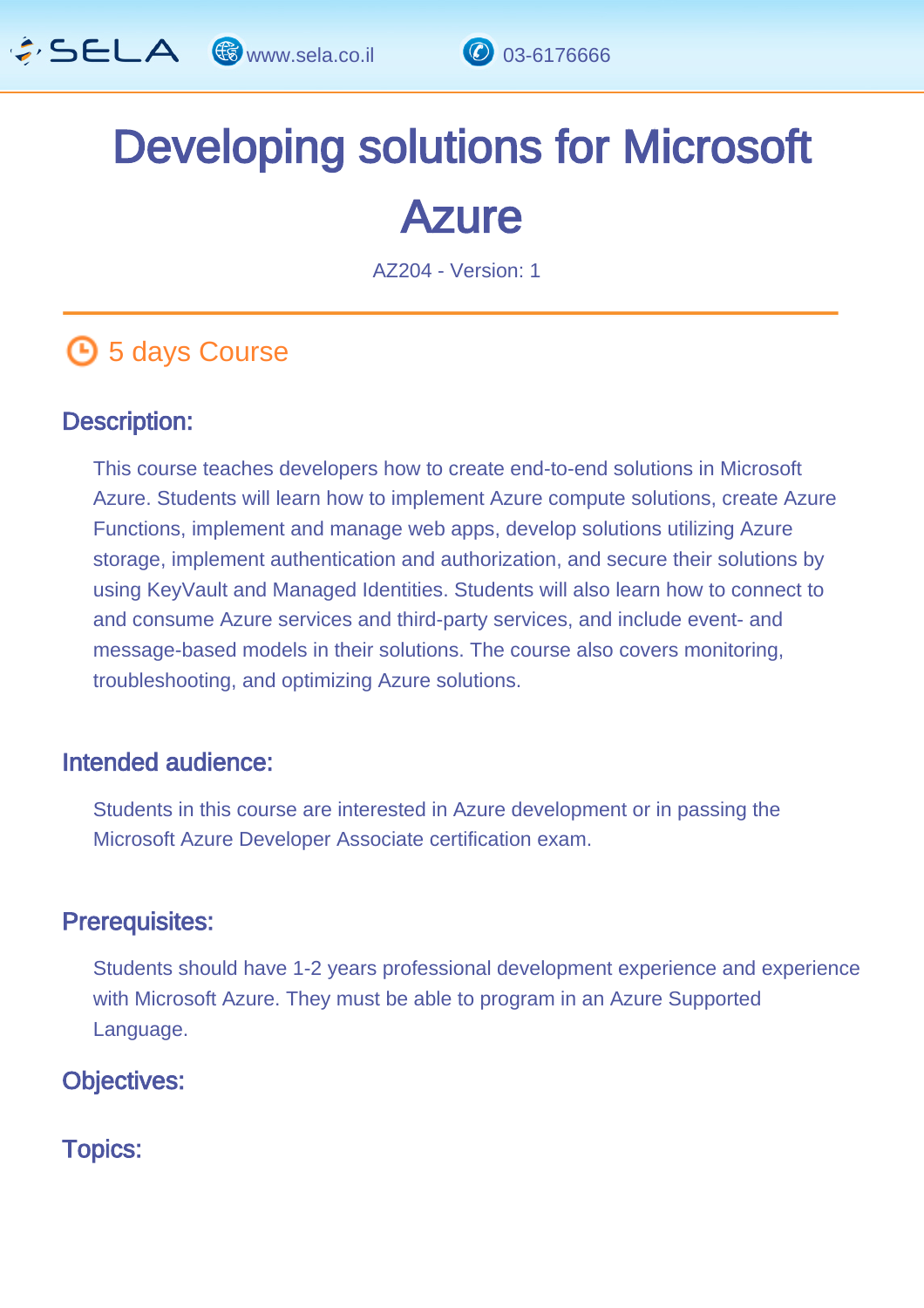

# Module 1: Creating Azure App Service Web Apps

- Explore Azure App Service
- Configure web app settings
- Scale apps in Azure App Service
- Explore Azure App Service deployment slots

# Module 2: Implement Azure functions

- Explore Azure Functions
- Develop Azure Functions
- Implement Durable Functions

## Module 3: Develop solutions that use Blob storage

- Explore Azure Blob storage
- Manage the Azure Blob storage lifecycle
- Work with Azure Blob storage

# Module 4: Develop solutions that use Azure Cosmos DB

- Explore Azure Cosmos DB
- Implement partitioning in Azure Cosmos DB
- Work with Azure Cosmos DB

# Module 5: Implement IaaS solutions

- Provisioning VMs in Azure
- Create and deploy Azure Resource Manager templates
- Manage container images in Azure Container Registry
- Run container images in Azure Container Instances

# Module 6: Implement user authentication and authorization

• Explore the Microsoft identity platform